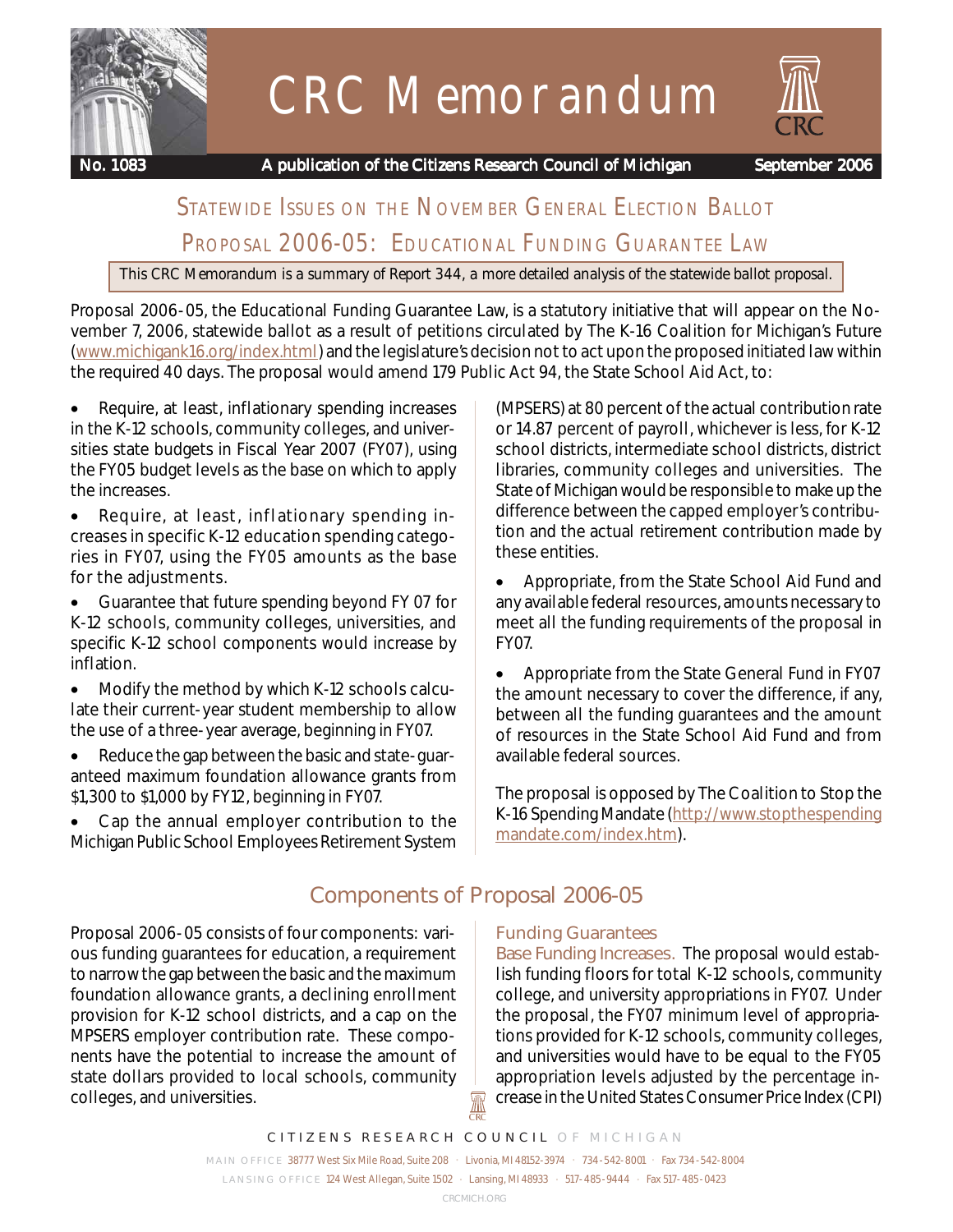from 2004 to 2006. Because the proposal establishes floors and not ceilings, the legislature could provide appropriations in excess of the minimums required in FY07. The proposal limits the guaranteed increase for the K-12 education budget to state funds only, whereas the funding floors for community colleges and universities include all funds (e.g., state and federal resources).

Furthermore, the proposal guarantees inflationary increases for K-12 schools, community college, and university appropriations beyond FY07, using the FY07 appropriation levels as the base. The FY08 amounts would be equal to the FY07 levels adjusted by the change in the CPI for 2006. Whereas the proposal provides funding floors in FY07, it requires specific increases in future years and does not allow the State to

provide annual funding increases greater than the change in the CPI, beginning in FY08, *under the State School Aid Act*.

*Basic Foundation Allowance.*

Proposal 2006-05 would require inflationary increases in specific components of K-12 education spending. The largest component of annual K-12 spending, the foundation allowance, is guaranteed automatic increases under the proposal, beginning in FY07. Under the proposal, the FY07 basic foundation allowance would have to be set at a level at least equal to the FY05 basic foundation allowance adjusted by the percentage change in the CPI from 2004 to 2006. The proposal guarantees increases in the basic foundation allowance beyond FY07 equal to inflation. *Chart 1* compares the growth of the basic foundation al-



Source: various appropriations acts, CRC calculation.

lowance since FY95 with the growth in the CPI.

*Other Guaranteed Funding Increases.*Proposal 2006-05 also sets funding floors for certain categorical grants in the State School Aid Act, effectively isolating these programs from future budget reductions. The proposal guarantees that these grants will receive, in FY07, an amount of state funding at least equal to their FY05 base adjusted by the percentage change in the CPI from 2004 to 2006. The proposal would guarantee a funding floor for "At-Risk" pupil support, special education, and intermediate school districts operations, beginning in FY07. Again, nothing in the proposal prevents the legislature from appropriating funds in excess of the minimums required in FY07; however, beginning in FY08 the proposal guarantees only inflationary annual increases for these programs, *under the State School Aid Act*.

## **Narrow the Foundation Allowance Gap**

In addition to the guaranteed funding provisions, Proposal 2006-05 requires the State to narrow the gap between the basic foundation allowance and stateguaranteed maximum foundation allowance grants. *Chart 2* shows the basic and maximum foundation allowance grants since the implementation of Proposal A of 1994 and the gap between these two amounts. The proposal would reduce the gap from \$1,300 to \$1,000 by FY12. For this analysis, it is assumed that the gap is narrowed in six annual \$50 increments, beginning in FY07.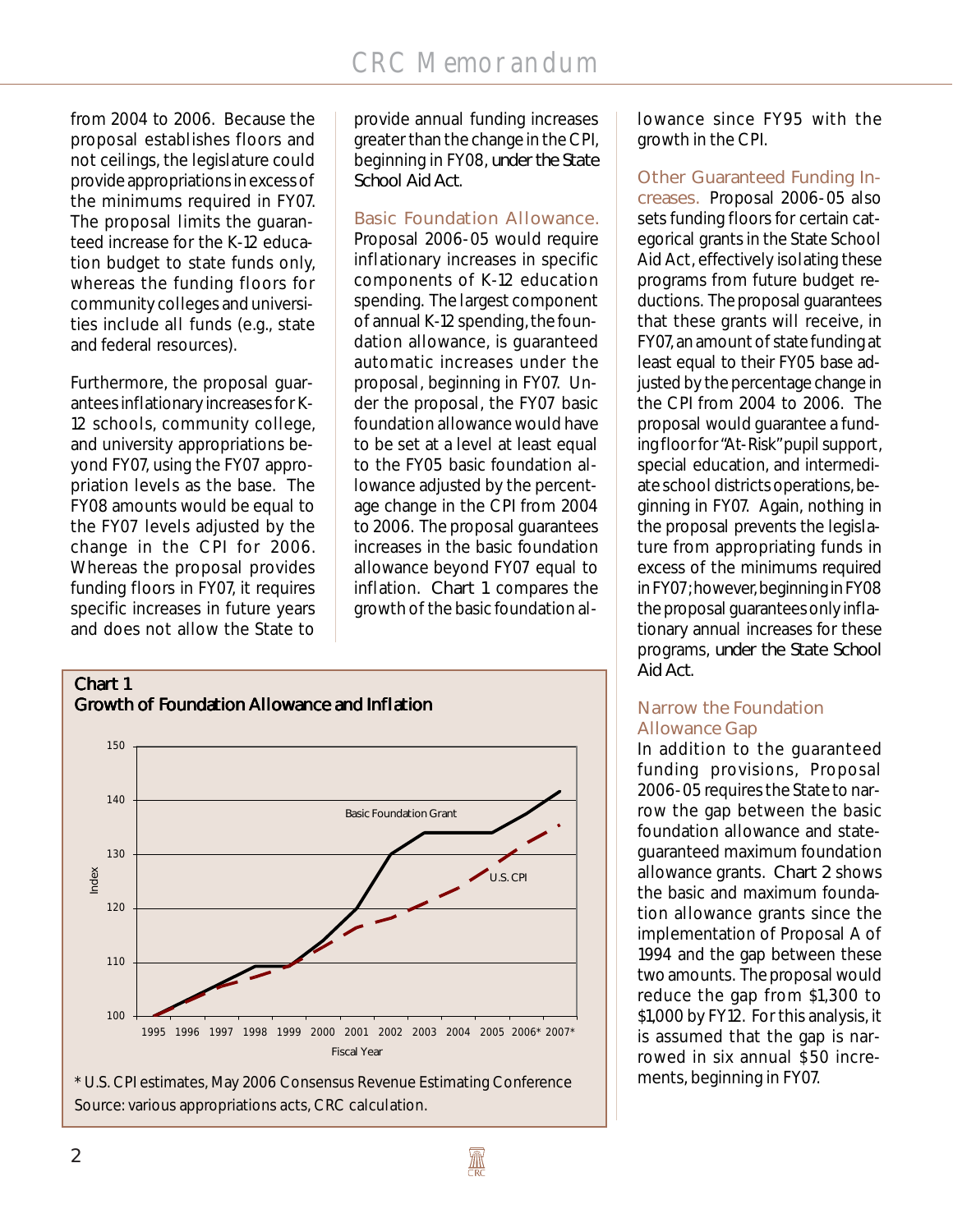

# **Declining Enrollment**

The proposal includes a declining enrollment provision to address K-12 school districts that are experiencing falling pupil membership. Under the State School Aid Act, a district's pupil membership is determined by a combination of enrollment figures from the current year, as well as the preceding year, referred to as a "blended count". This membership figure is used to calculate the total per pupil funding provided to a district under the foundation allowance program.

Under the declining enrollment provision of the proposal, a school district would be able to use, for the purposes of determining its membership, the average of the district's "blended" membership for the three-year period ending with the current year or the actual membership for the current year, whichever is greater. Use of this three-year average would further exaggerate

the total number of students actually attending Michigan schools and require an increase in the amount of state resources dedicated to the foundation allowance program. The School Aid Act currently has a declining enrollment provision that applies only to small, geographically dispersed rural districts.

**Retirement Funding Guarantee** The Michigan Public School Employees Retirement System (MPSERS) is the largest public employee pension system in the state, providing pension and health care benefits to over 488,000 members and beneficiaries. Pension benefits are financed on an advance-funding basis while the health benefits are on a cash disbursement basis. In both cases, these benefits are funded by employer contributions. The level of total contributions to the system to fund benefits, expressed as a

percentage of payrolls, is annually set by the State and has been on the rise since FY98. Employers are responsible for the entire amount of the contribution to the system. Proposal 2006-05 would shift the responsibility for a portion of the contribution from the employer to the State of Michigan.

Under the proposal, beginning in FY07, the employer contributions to MPSERS would be capped at the lesser of 80 percent of the contribution rate or 14.87 percent of payroll, which was the FY05 rate. The State of Michigan would be responsible for making up the difference between the capped employer contribution and the total actual contribution required. To meet its new fiscal responsibility, the State would be required to appropriate, to the various MPSERS employers, a sufficient amount from the General Fund to make up the difference in FY07. The proposal does not contain a specific appropriation or funding source to cover the State's obligation beyond FY07, although the employer cap would be in effect after FY07.

For FY07, the MPSERS employer contribution rate for all non-university employers is 17.74 percent of payroll. Under the proposal, the employers' contribution would be capped at 80 percent of this figure (14.19 percent of payroll) and the State of Michigan would be responsible for the remaining 20 percent (3.55 percent of payroll). The cost to the State would be calculated by multiplying its share of the total rate by the total payroll for FY07. The proposal appropriates this amount to each employer for subsequent deposit with MPSERS.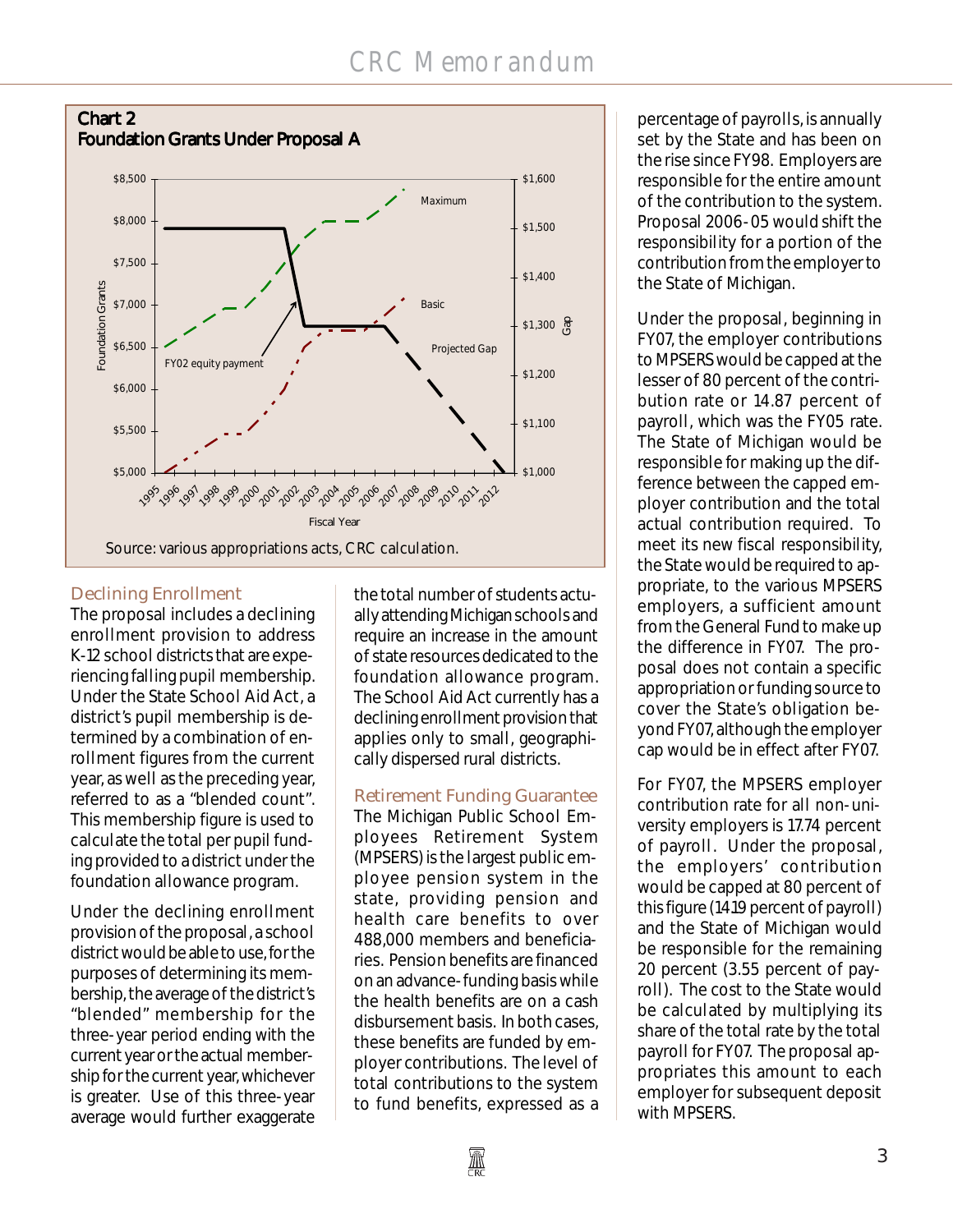# **Fiscal Impacts of Proposal 2006-05**

The Citizens Research Council of Michigan estimates that the total FY07 cost of Proposal 2006-05 will be between \$565 million and \$707 million above the enacted budget for FY07, depending on how the legislature implements the K-12 funding guarantees. Because the proposal sets funding floors in FY07, the actual total cost could be even higher than the \$707 million figure. For FY 07 only, the proposal requires the State School Aid Act to pay for all of the funding guarantees, and, if insufficient, appropriates the requisite amount from the General Fund to make up the difference. For years beyond FY07, the proposal is silent as to the source of funds to finance the new requirements. Proposal 2006-05 would redirect more of the General Fund/General Purpose (GF/GP) budget towards education spending and require state finances to be organized in such a manner to meet the various funding guarantees. For the nonretirement costs, *Table 1* examines the guarantees in light of the recently enacted FY07 state budget. The retirement costs represent a new financial obligation to the State of Michigan.

Overall, it is estimated that the K-12 education funding provisions will cost between \$153.4 million and \$295.2 million above the enacted FY07 state budget. The actual cost to the budget will depend on how the legislature addresses the specific K-12 school funding guarantees, the foundation gap provision, and the declining enrollment provision, which total \$295.2 million. A portion of this total could be financed by the

additional resources provided through the base funding guarantee (\$153.4 million). The legislature would have to consider two alternatives to finance the remaining \$142.2 million of the total, either reduce/eliminate other "discretionary" or "non-guaranteed" K-12 education programs by this amount or, provide additional resources from the General Fund to cover these costs, above the base funding amount. The latter alternative would draw more resources from other non-education areas of the General Fund budget.

The costs to the State of Michigan beyond FY07 will be contingent on changes in the rate of inflation. Once the base funding levels for K-12 education, community colleges, and universities are established in the budget, the State's ability to finance the marginal annual costs will depend, in large measure, on the growth in state revenues, assuming state revenues are not raised to meet the funding guarantees. With respect to the K-12 education components, State School Aid Fund revenues are likely to increase with inflation, given moderate economic growth, and therefore provide the resources to meet future required annual increases. Financing the higher education components, which are almost entirely funded from GF/GP appropriations, will depend on future growth in GF/GP revenues. Annual revenue growth below the rate of inflation will make it more difficult to meet the spending mandates of the proposal, especially in light of other spending pressures on the State's GF/

GP budget.

The retirement component represents, by far, the most significant costs to the State of Michigan, in both the short and long term. It is estimated that the proposal's retirement funding guarantee will cost the State \$361.3 million for K-12 schools, intermediate school districts, and district libraries and \$19.2 million for community colleges, and \$4.3 million for universities. The proposal requires the General Fund to shoulder these costs in FY07, but is silent beyond FY07.

Determining the State's total share of the retirement funding guarantee for the universities is somewhat difficult due to the manner in which the retiree health care component is currently financed. The health care portion is not included in the annual contribution rates calculated by the State and therefore the fiscal impact of this component can not be determined in the context of the proposal's cap language.

Determining the cost of the retirement funding guarantees beyond FY07 also is difficult. It is likely that these costs will account for the majority of the future costs to the State, after the non-retirement costs are incorporated into the FY07 budget and assuming moderate revenue growth. In general, the State's share of the retirement funding guarantee will depend on the total MPSERS contribution rate and payroll levels. Predicting the increases in payroll is much easier than estimating future contribution rates.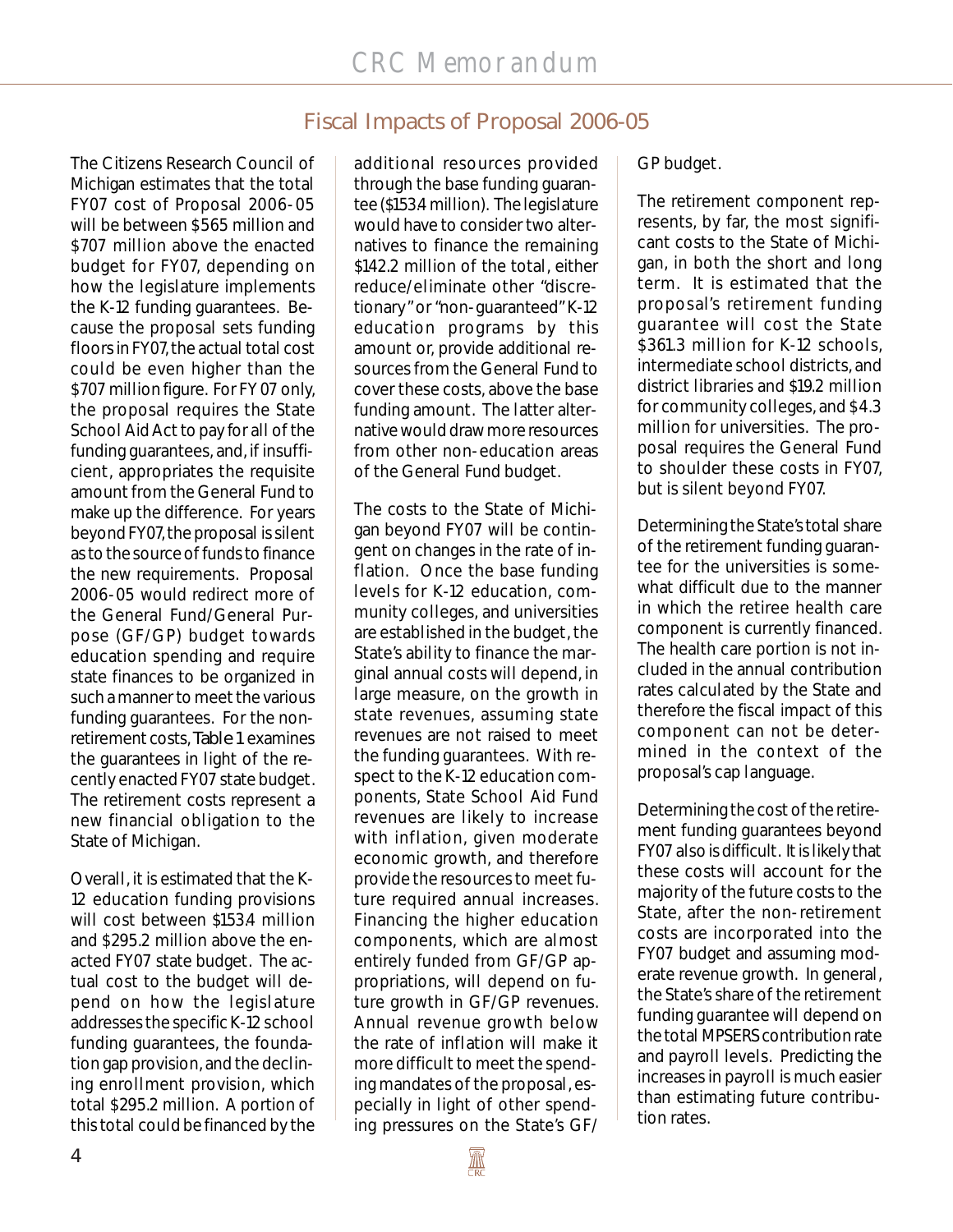#### *Table 1 Fiscal Year 2007 Impact of Proposal 2006-05 (millions of dollars)*

#### *Non-Retirement Costs*

|                                                                                                                                                                               | FY05<br>Base                                    | Minimum<br>$Increase (6.5%)$              | Proposal 2006-05<br><b>FY07 Minimum</b><br>Guarantee  | <i>FY07</i><br><b>Budget</b>                      | <i>FY07</i><br><b>State Costs</b>             |
|-------------------------------------------------------------------------------------------------------------------------------------------------------------------------------|-------------------------------------------------|-------------------------------------------|-------------------------------------------------------|---------------------------------------------------|-----------------------------------------------|
| K-12 Budget Base Increase                                                                                                                                                     | \$11,113.5                                      | \$722.4                                   | \$11,835.9                                            | \$11,682.5                                        | \$153.4                                       |
| Other K-12 Costs<br><b>Foundation Allowance</b><br>At-Risk<br><b>ISD Operations</b><br>Narrow the Foundation Gap<br><b>Declining Enrollment</b><br>Subtotal Other K-12 Costs: | $6,700$ per pupil <sup>*</sup><br>314.2<br>77.7 | 436 per pupil <sup>*</sup><br>20.4<br>5.1 | 7,136 per pupil $*$<br>334.6<br>82.8<br>33.8<br>199.4 | 7,085 per pupil*<br>319.4<br>80.1<br>20.0<br>20.0 | 84.1<br>15.2<br>2.7<br>13.8<br>179.4<br>295.2 |
| Additional Resources/Reductions: (net of Other K-12 costs minus Base K-12 costs)                                                                                              |                                                 |                                           |                                                       |                                                   | 141.8                                         |
| <b>Community Colleges Budget</b>                                                                                                                                              | 285.7                                           | 18.6                                      | 304.3                                                 | 289.9                                             | 14.4                                          |
| Universities and<br><b>Financial Aid Budget</b>                                                                                                                               | 1,690.2                                         | 109.9                                     | 1.800.1                                               | 1.787.5                                           | 12.6                                          |

#### *Total Non-Retirement Costs: \$180.3\*\* to \$322.1\*\*\**

\* Actual dollars, not millions.

 \*\* Assumes that specific K-12 funding guarantees will be met within resources provided under the base funding increase required by the proposal and reductions/eliminations to existing K-12 discretionary programs.

\*\*\* Assumes that specific K-12 funding guarantees will be met by additional resources provided above base funding, without reductions/eliminations to existing K-12 discretionary programs.

Sources: annual appropriations acts; Senate Fiscal Agency, CRC calculations.

#### *Retirement Costs*

| Employer                                                        | Est. FY07<br>Payroll* | <i>FY07</i><br>Rate | State Share of<br><b>FY07 Rate</b> | <i>FY07</i><br><i>State Costs</i> |
|-----------------------------------------------------------------|-----------------------|---------------------|------------------------------------|-----------------------------------|
| K-12 schools, ISDs, libraries**                                 | \$10,182.3            | 17.74%              | 3.55%                              | \$361.3                           |
| Community Colleges**                                            | 541.0                 | 17.74%              | 3.55%                              | 19.2                              |
| Universities***<br>Normal Pension Cost<br>Unfunded Pension Cost | 127.2<br>194.6        | 6.38%<br>6.85%      | 1.28%<br>1.37%                     | 1.6<br>2.7                        |
| Total Retirement Costs:                                         |                       |                     |                                    | \$384.8                           |

\* Based on FY05 payroll figures with three and a half percent annual increases for FY06 and FY07.

\*\* Assumes that the employer contribution rate would be capped at 80 percent of total FY07 rate or 14.19 percent of payroll.

\*\*\* Assumes that the employer contribution rate would be capped at 80 percent for each pension component.

Sources:Office of Retirement Services, Michigan Department of Management and Budget; CRC calculations (numbers may not add due to rounding).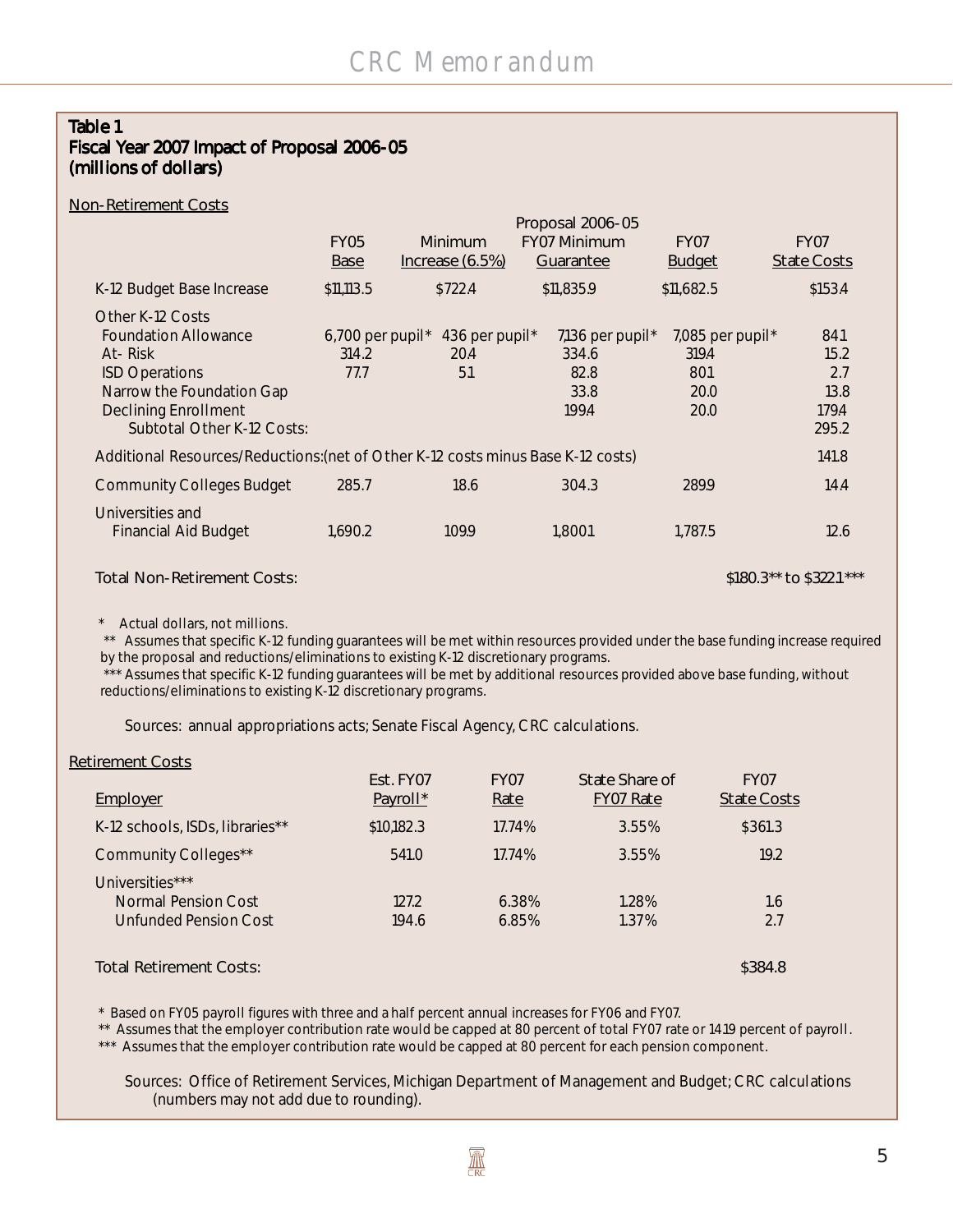Factors influencing the rate include the escalating unfunded accrued liability for retiree pension benefits, the increasing costs of health care for retirees and their beneficiaries, and the rising number of individuals eligible for retiree health care benefits. In most cases, employers have very little, if any, control over these factors. *Table 2* projects the future employer and state shares of the total MPSERS contribution rate under Proposal 2006-05 and the future state costs. Beginning in FY08, the employer share of the total will be capped at 14.87 percent of payroll and the State of Michigan will be responsible for the remainder of the contribution rate. The State's share continues to grow as it shoulders the full responsibility for the marginal costs associated with annual rate increases, rising from 20 percent of the total in FY07 to over 50 percent of the total by FY20.

*Per Pupil Funding Equity.*This proposal would further reduce the per pupil funding disparities across districts by narrowing the gap between state-guaranteed low and high spending districts by FY12.

*Increases Provided Regardless of State Fiscal Health.*The funding guarantees are provided regardless of the condition of the state budget. Various components of education funding would be assured annual increases equal to increases in the CPI, whether or not the revenue is available. The proposal does not tie the future funding increases to any measure of the fiscal health of the State; instead it

## *Table 2*

# **Projected MPSERS (Non-University) Contribution Rates and State Costs** *(millions of dollars)*

| <b>Fiscal Year</b>            | Projected                         | Employer                          | <i>State</i>                  | State                                  |
|-------------------------------|-----------------------------------|-----------------------------------|-------------------------------|----------------------------------------|
|                               | Rate                              | Share**                           | <b>Share</b>                  | $Costs***$                             |
| 2007*<br>2008<br>2009<br>2010 | 17.74%<br>19.15<br>20.15<br>20.61 | 14.19%<br>14.87<br>14.87<br>14.87 | 3.55%<br>4.28<br>5.28<br>5.74 | \$<br>380.5<br>474.5<br>606.3<br>682.3 |
| 2011                          | 21.25                             | 14.87                             | 6.38                          | 784.9                                  |
| 2012                          | 21.89                             | 14.87                             | 7.02                          | 894.3                                  |
| 2013                          | 22.58                             | 14.87                             | 7.71                          | 1,016.6                                |
| 2014                          | 23.44                             | 14.87                             | 8.57                          | 1,168.5                                |
| 2015                          | 24.35                             | 14.87                             | 9.48                          | 1,339.3                                |
| 2016                          | 25.35                             | 14.87                             | 10.48                         | 1,531.1                                |
| 2017                          | 26.42                             | 14.87                             | 11.55                         | 1,746.5                                |
| 2018                          | 27.57                             | 14.87                             | 12.70                         | 1,988.2                                |
| 2019                          | 28.81                             | 14.87                             | 13.94                         | 2.259.3                                |
| 2020                          | 30.15                             | 14.87                             | 15.28                         | 2,563.3                                |

\* Actual rate

\*\* Employer share equal to lesser of 80 percent of rate or 14.87 percent \*\*\* Based on annual payroll increases for K-12, intermediate school districts, libraries, and community colleges of three and a half percent.

Source: Citizens Research Council of Michigan

# **Issues**

links these increases to changes in inflation. Furthermore, there is no close relationship between what the CPI measures and the goods and services purchased by the public sector. While the proposal provides a level of guaranteed spending for education irrespective of the State's fiscal condition, it does not isolate these programs from the constitutional responsibility of the Governor to maintain a balanced budget.

*Earmarking.* At its most basic level, Proposal 2006-05 would guarantee a specified level of spending for select programs in the state budget. GF/GP revenue represents the

pool of resources with which the legislature has the most flexibility and discretion with when making annual appropriation decisions. The proposal would increase the amount of GF/GP appropriations in FY07 dedicated to education spending from \$1,949.7 million (21.1 percent) to \$2,514.8 million (27.2 percent). As a result, policymakers' flexibility to craft annual spending plans is reduced, as fewer GF/GP resources are available for other programs. The required earmarking in years after FY07 prevents the legislature from providing funding increases in excess of the change in inflation, even if revenue growth surpasses changes in the CPI.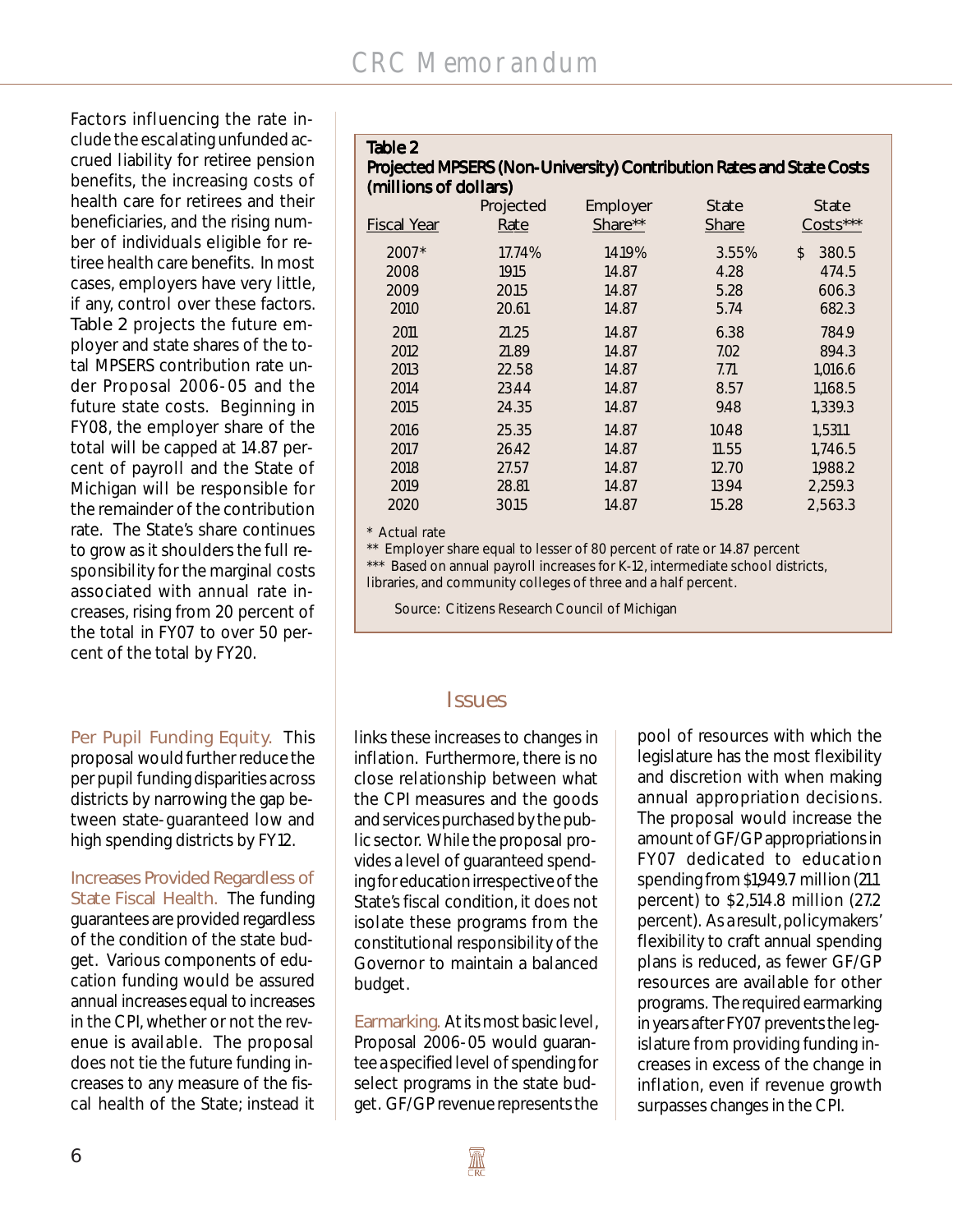#### *Fiscal Relationship Between Schools and State.* Prior to Pro-

posal A, local schools' and intermediate school districts' contributions to MPSERS were capped at 5 percentage points of the total contribution rate and the State of Michigan was responsible for the remainder of the annual contribution. Under this arrangement, the State was responsible for the marginal costs associated with any year-to-year increase in the contribution rate. After implementation of school finance reform in 1994, full responsibility for the employer contribution to MPSERS was shifted to local schools and intermediate school districts.

Proposal 2006-05 would change the relationship between the State and the employers participating in MPSERS, and result in a new, additional cost to the state budget. By capping the employer contribution, the State of Michigan will be responsible for directly funding benefits of MPSERS members. This represents a return to the pre-Proposal A relationship between local schools and the State with respect to MPSERS funding. The State has little control over negotiations between MPSERS employers and their employees that will ultimately affect the pension benefit and its costs. The State of Michigan will be responsible for the marginal costs associated with yearly increases in the contribution rate. By FY20, the State of Michigan would be responsible for over onehalf of the total required contribution to the system.

*University Retirement Funding Guarantee.* Implementing a portion of the retirement provision, as written, may be difficult given how universities fund MPSERS retiree health care costs. The proposal caps the employer retirement contribution, which is reported as a percent of payroll. Because each university pays for its retirees' health care benefits directly, it is unclear how the proposal's cap would be applied. Further, the proposal would provide

a new source of state funding to the seven public universities currently participating in MPSERS that would not be provided to Michigan's other eight public universities. This new funding could be used to replace other university resources, currently dedicated to MPSERS contributions.

*Legislative Oversight.* The State budget process is the arena in which policymakers determine priorities by allocating finite financial resources among competing claims. During this process, lawmakers are able to review and evaluate programs and adjust annual spending plans accordingly. Proposal 2006- 05 would reduce the effect of legislative oversight by removing a significant portion of the budget from the appropriations process. Lawmakers will lose the ability to make certain resource allocation decisions in response to their oversight findings, as the funding guarantees effectively make these decisions for them.